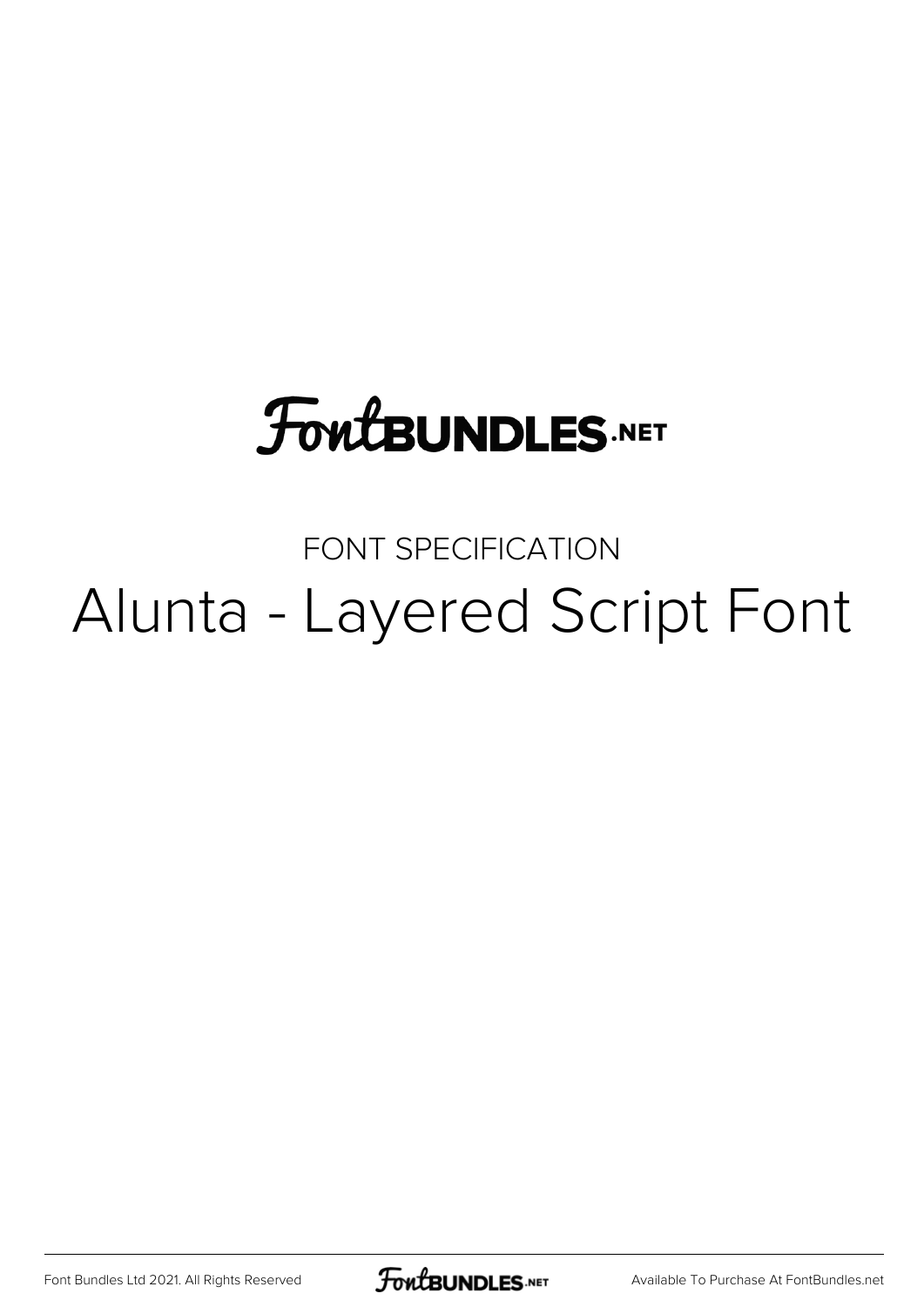#### Alunta Beginning Swash - Regular

**Uppercase Characters** 

#### ABCDEFGHIJKLMNOPQRS TUVWXYZ

Lowercase Characters

Labedetghijkl  $w-v-w$  t  $2v-w$  a  $w-w$  $-x-y-z$ 

**Numbers** 

#### 0123456789

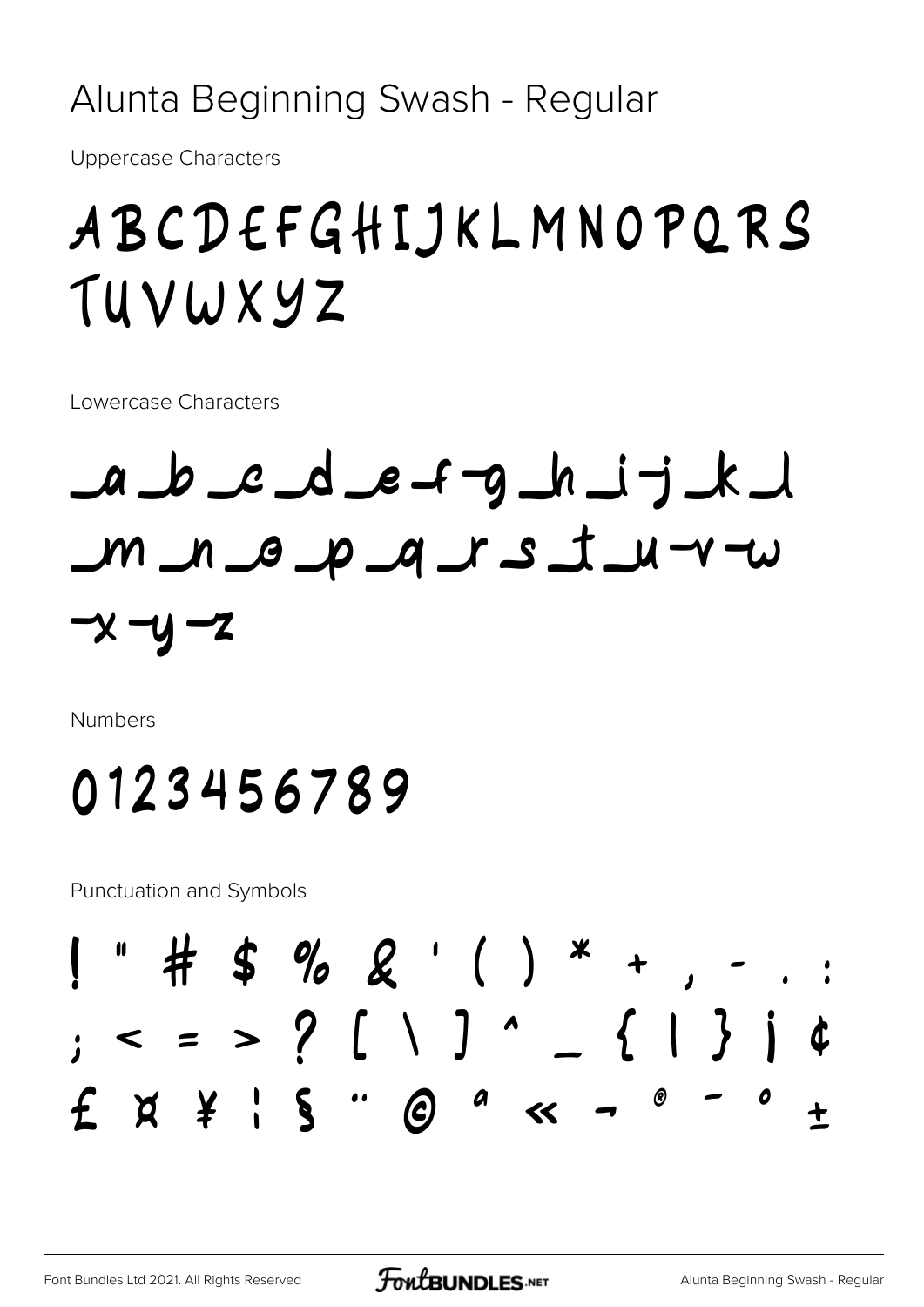#### $\overline{\mathbf{2}}$  $\mathbf 3$

 $\lambda$ 

 $\bullet$ 

 $\overline{\mathbf{A}}$ 

All Other Glyphs

|  | À Á Â Ã Ä Ä Å Æ Ç È                                                                             |  |  |  |
|--|-------------------------------------------------------------------------------------------------|--|--|--|
|  | É Ê Ë Ì Í Î Ï Đ Ñ                                                                               |  |  |  |
|  | Ò Ó Ô Õ Ö × Ø Ù Ú                                                                               |  |  |  |
|  | $\hat{u} \quad \hat{u} \quad \hat{y} \quad p \quad \beta \quad \hat{a} \quad a \quad a \quad a$ |  |  |  |
|  | $\therefore a \circ a \circ a \circ b \circ b \circ b \circ b$                                  |  |  |  |

FortBUNDLES.NET

 $\boldsymbol{o}$ 

 $\lambda$ 

1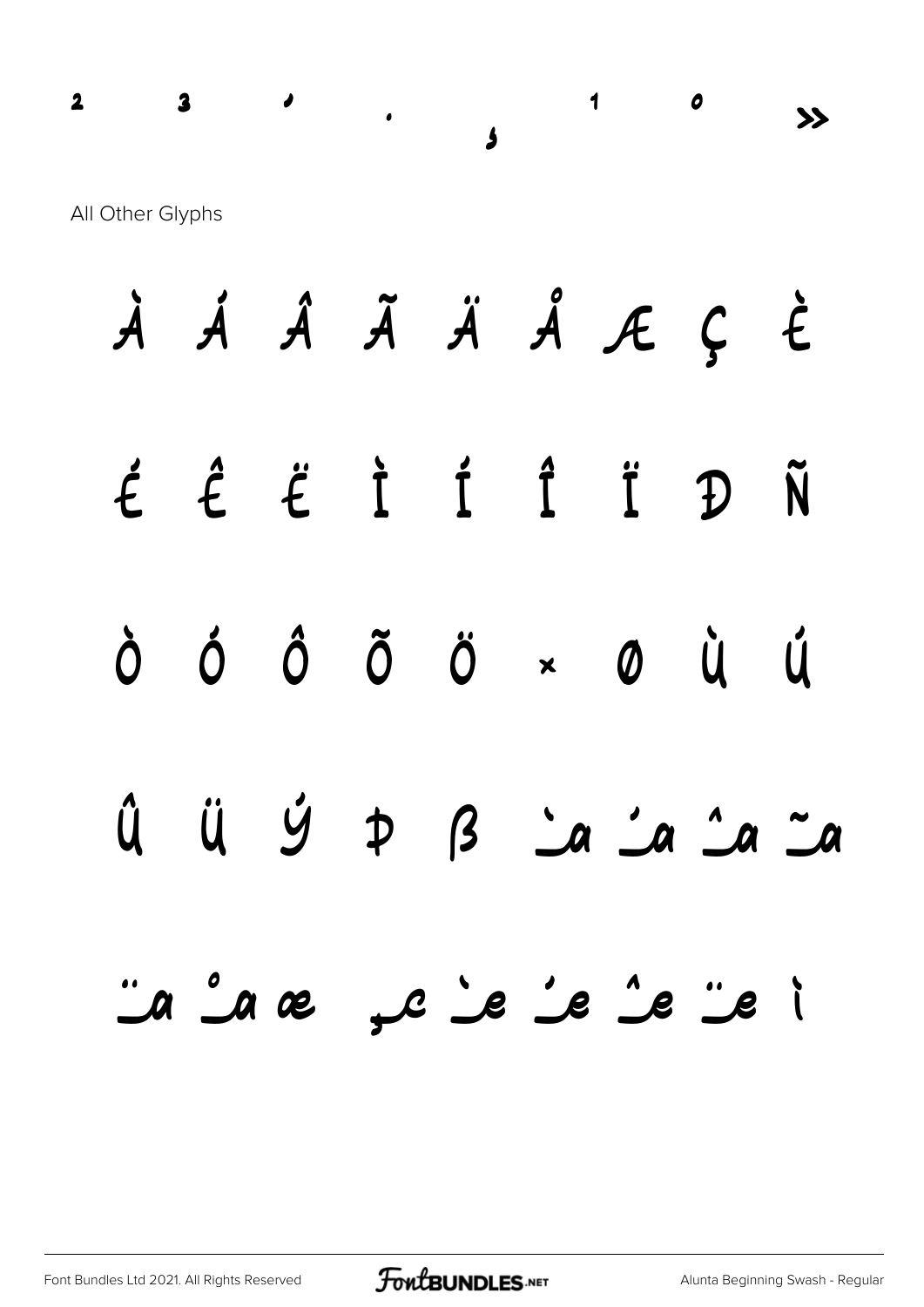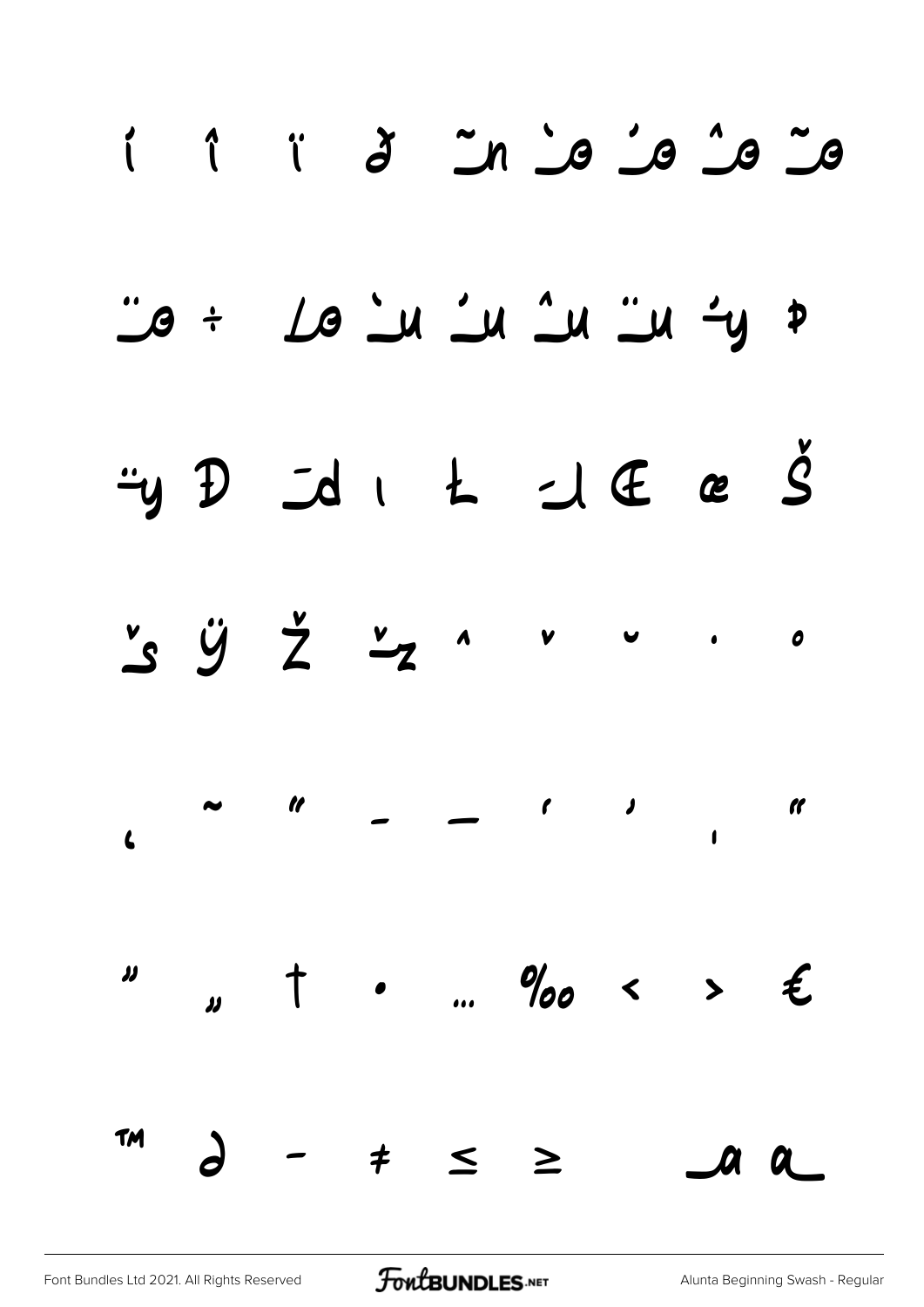

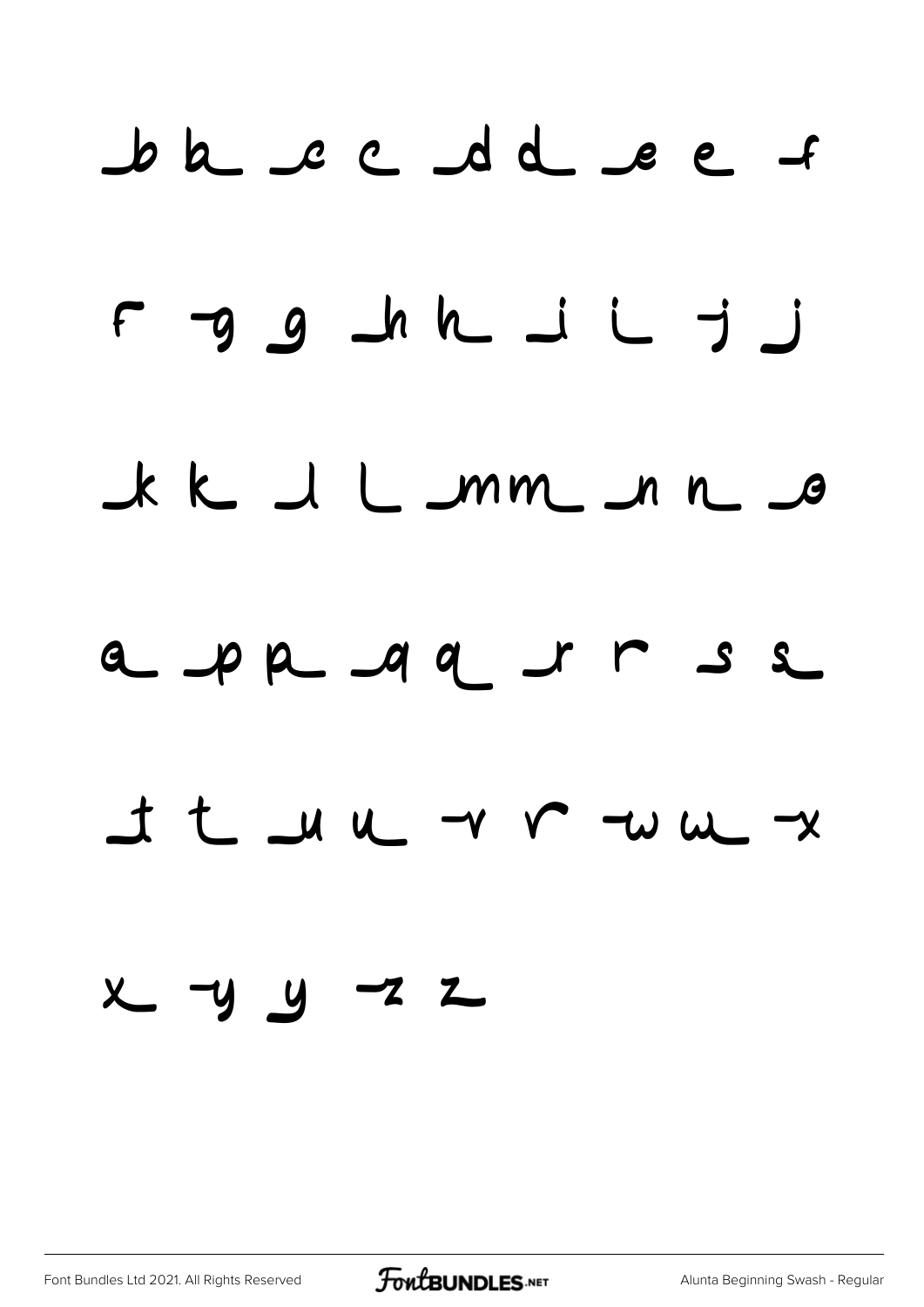#### Alunta Ending Swash - Regular

**Uppercase Characters** 

#### ABCDEFGHIJKLMNOPQRS TUVWXYZ

Lowercase Characters

#### akcderghijklm naparaturuxy  $\mathbf{Z}$

**Numbers** 

#### 0123456789

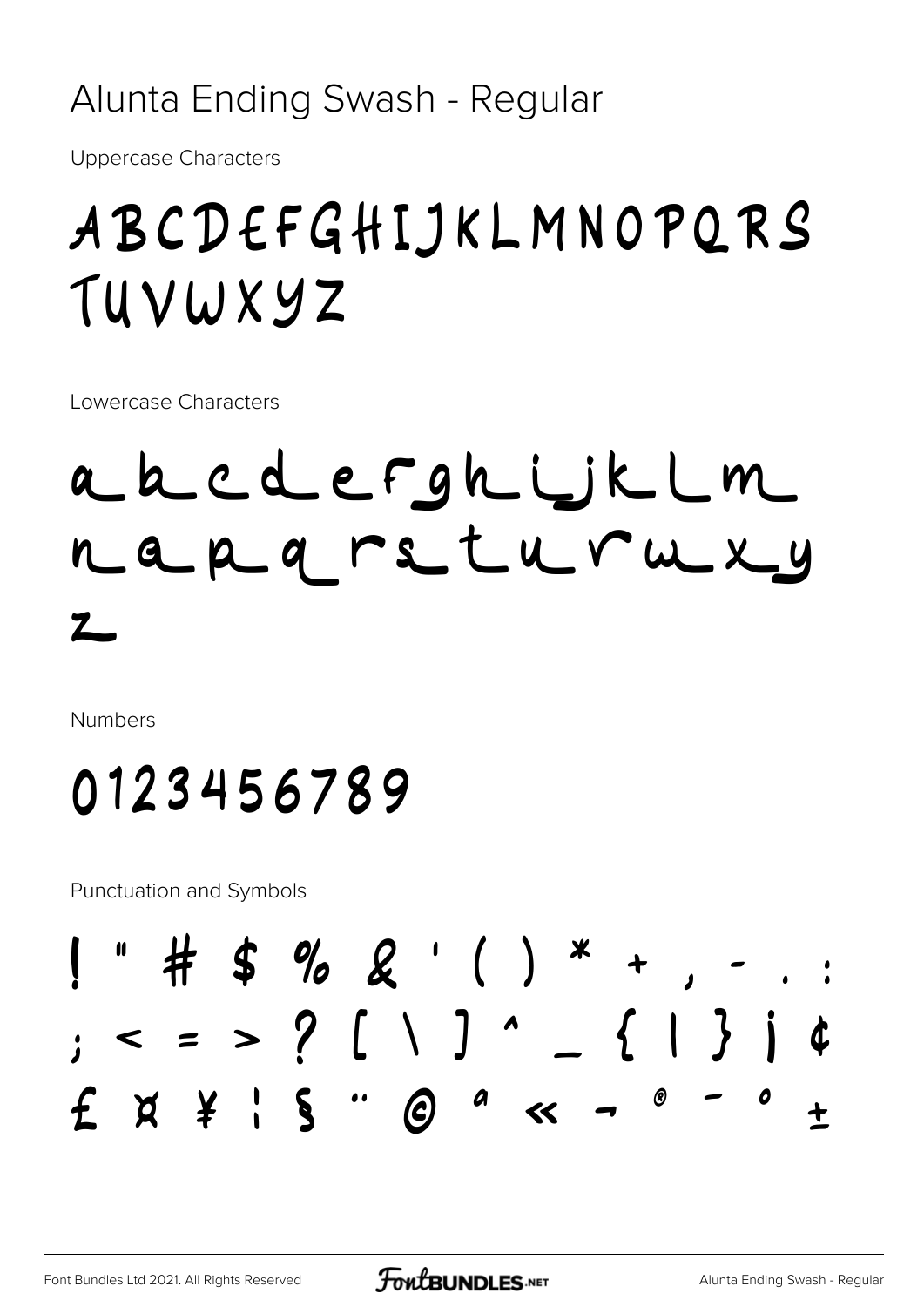#### ² ³ ´ · ¸ ¹ º »

All Other Glyphs

|  | À Á Â Ã Ä Ä Å Æ Ç |  |  |  |
|--|-------------------|--|--|--|
|  | ÉÊËIÍÎÎĐÑ         |  |  |  |
|  | Ò Ó Ô Õ Ö × Ø Ù Ú |  |  |  |
|  | Û Ü Ý P B à á â ã |  |  |  |
|  | äåæçèéêi          |  |  |  |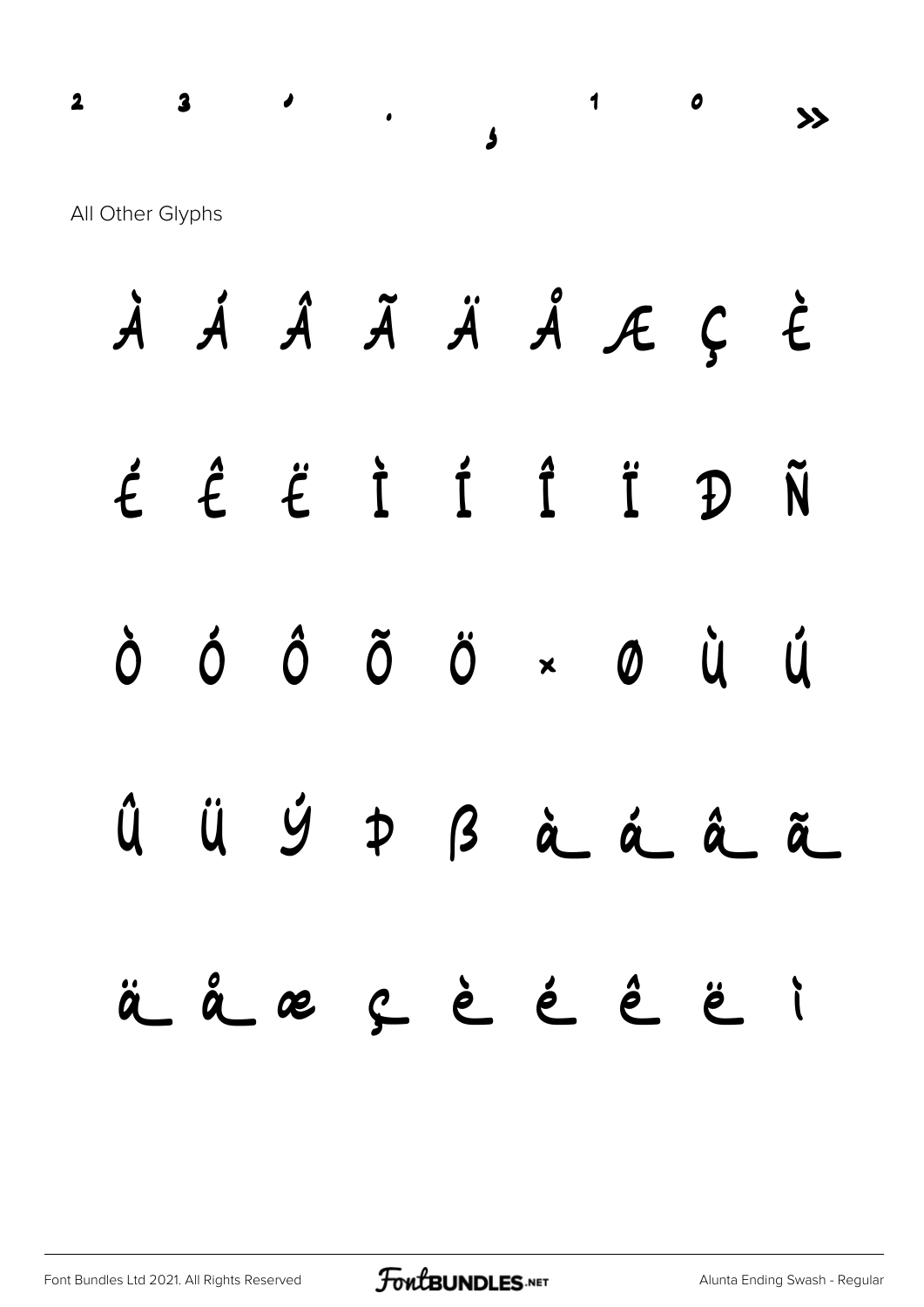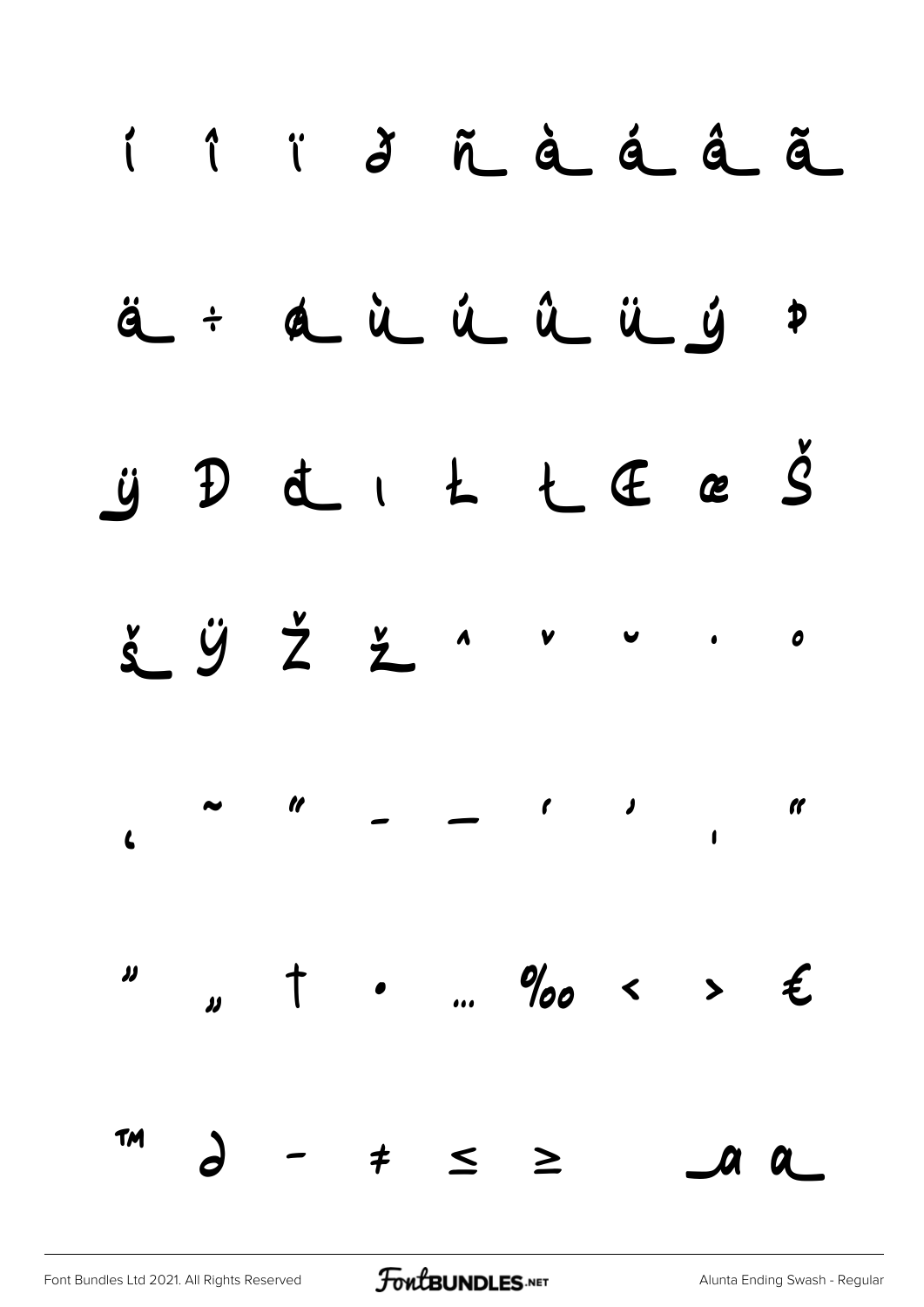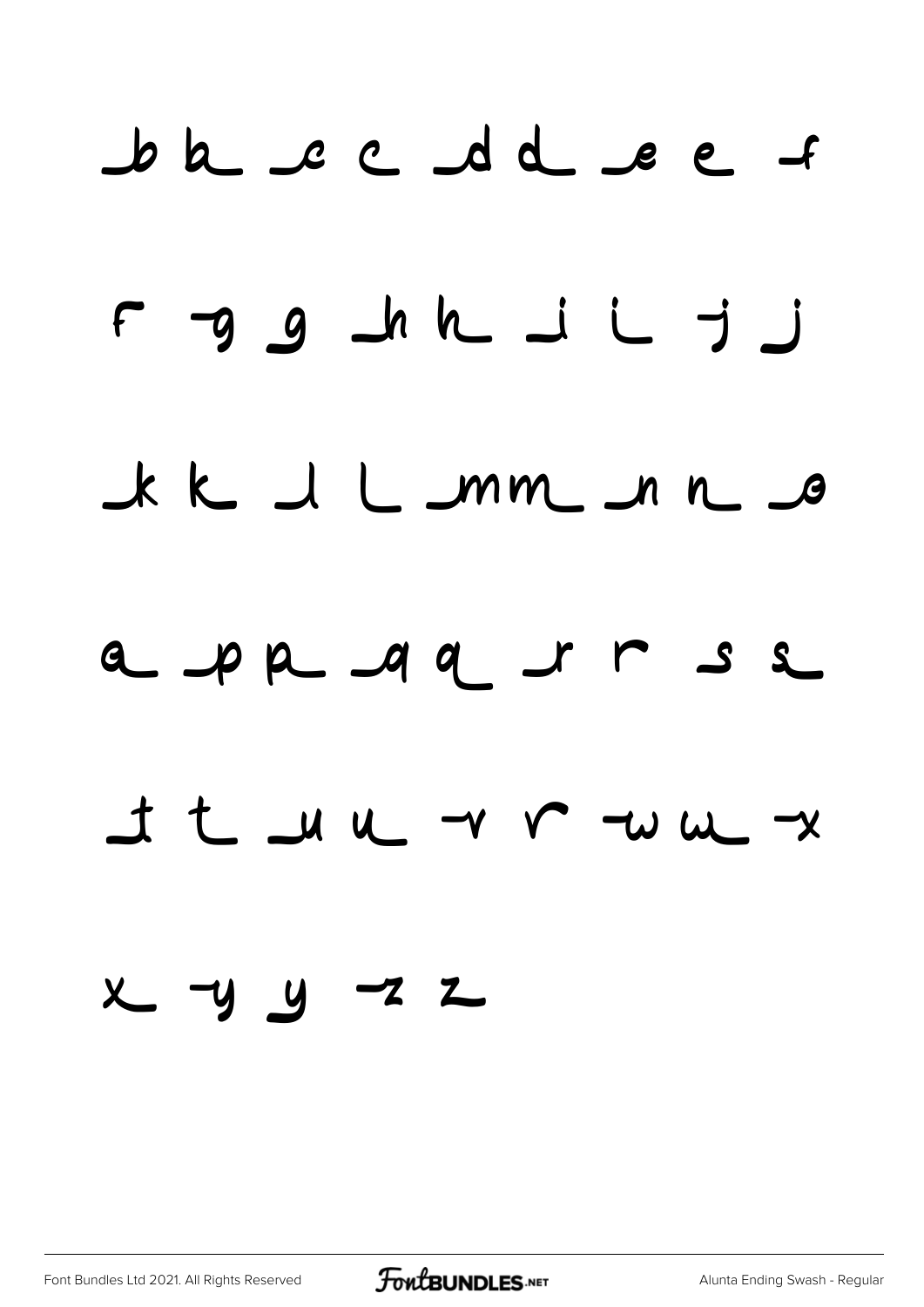

**Uppercase Characters** 

#### ABCDEFGHIJKLMNOPQRS TUVWXYZ

Lowercase Characters

## abcdefghijklmnopqrstuv wxyz

**Numbers** 

#### 0123456789

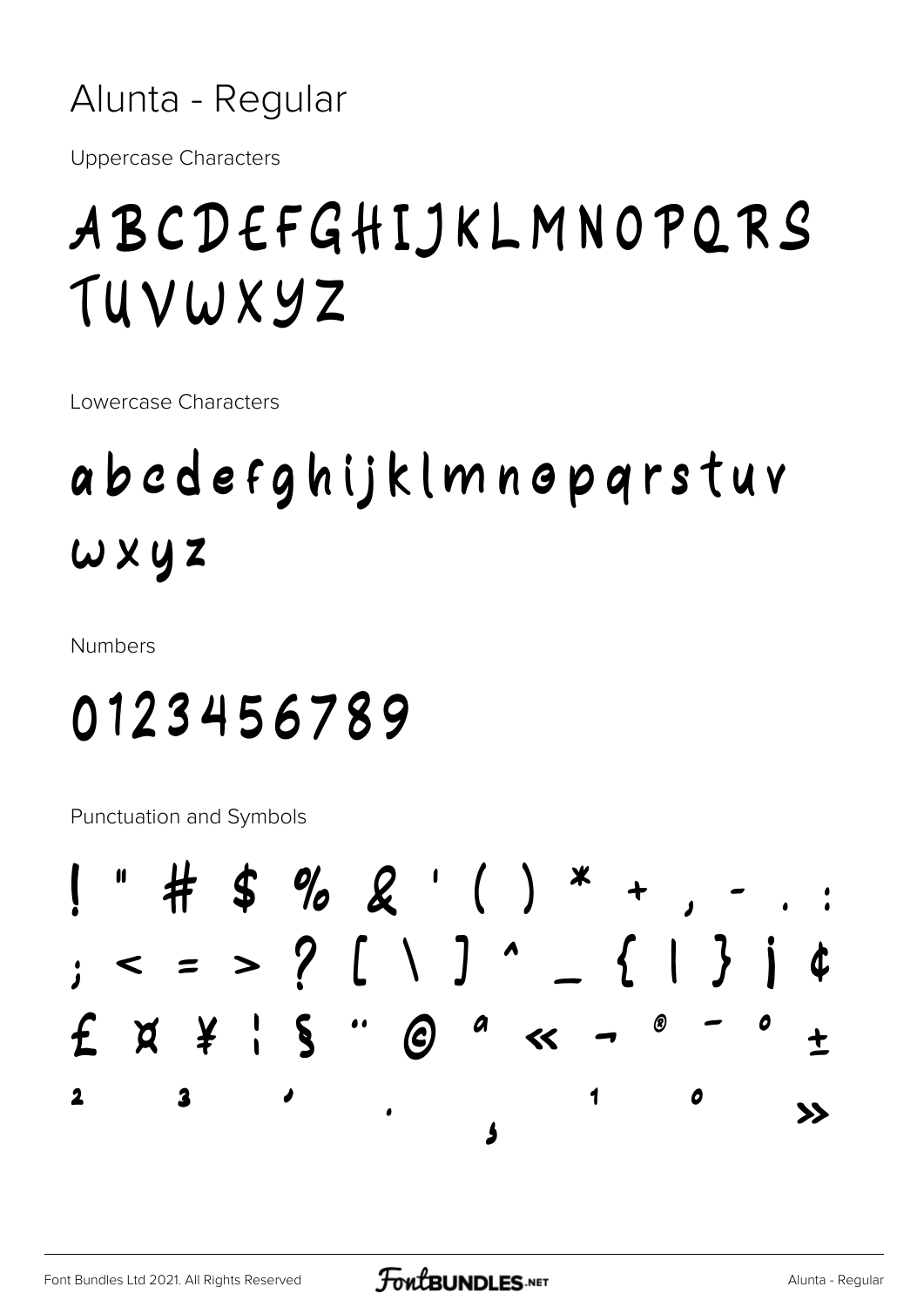All Other Glyphs

|  |  |  | À Á Â Ã Ä Å Æ Ç È |  |
|--|--|--|-------------------|--|
|  |  |  | É Ê Ë Ï Ï Ï Ï Đ Ñ |  |
|  |  |  | Ò Ó Ô Õ Ö × Ø Ù Ú |  |
|  |  |  | Û Ü Ý Þ ß à á â ã |  |
|  |  |  | äåæçèé é ë i      |  |
|  |  |  | 1 1 1 3 5 6 6 6   |  |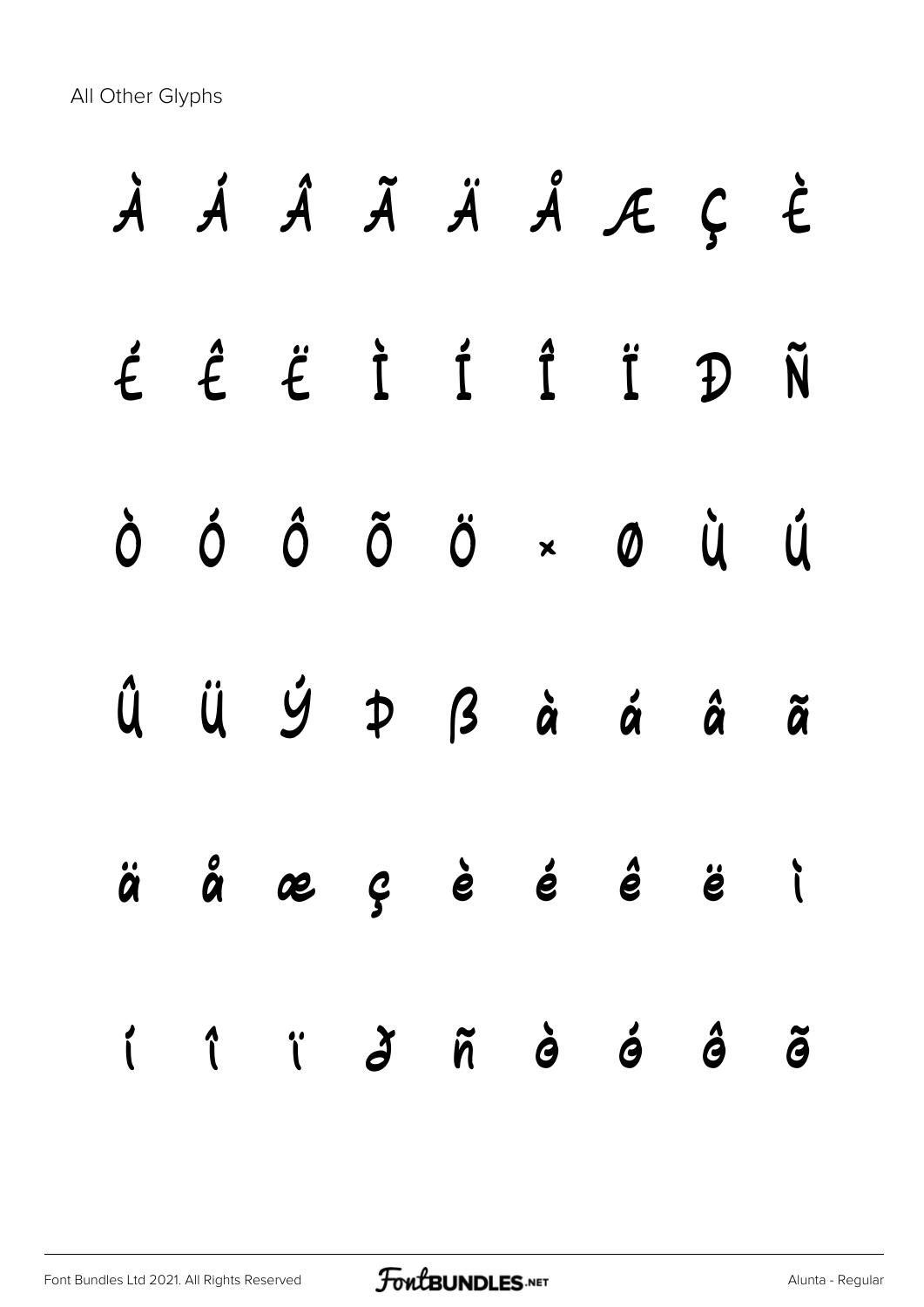| ö + ø ù ú û ü ý Þ                                                                                                                                                                                                                      |  |  |  |  |
|----------------------------------------------------------------------------------------------------------------------------------------------------------------------------------------------------------------------------------------|--|--|--|--|
| ÿ D d l L l E æ Š                                                                                                                                                                                                                      |  |  |  |  |
| $\begin{array}{ccccccccccccccccc} \circ & \circ & \circ & \circ & \circ & \circ & \circ & \circ & \circ \end{array} \qquad \begin{array}{ccccccccccccccccc} \circ & \circ & \circ & \circ & \circ & \circ & \circ & \circ \end{array}$ |  |  |  |  |
|                                                                                                                                                                                                                                        |  |  |  |  |
| $\frac{1}{2}$ , $\frac{1}{2}$ , $\frac{1}{2}$ , $\frac{1}{2}$ , $\frac{1}{2}$ , $\frac{1}{2}$ , $\frac{1}{2}$ , $\frac{1}{2}$ , $\frac{1}{2}$                                                                                          |  |  |  |  |
| $m$ d - $\neq$ $\leq$ $\geq$ 0 a                                                                                                                                                                                                       |  |  |  |  |
| bh c c d d e e f                                                                                                                                                                                                                       |  |  |  |  |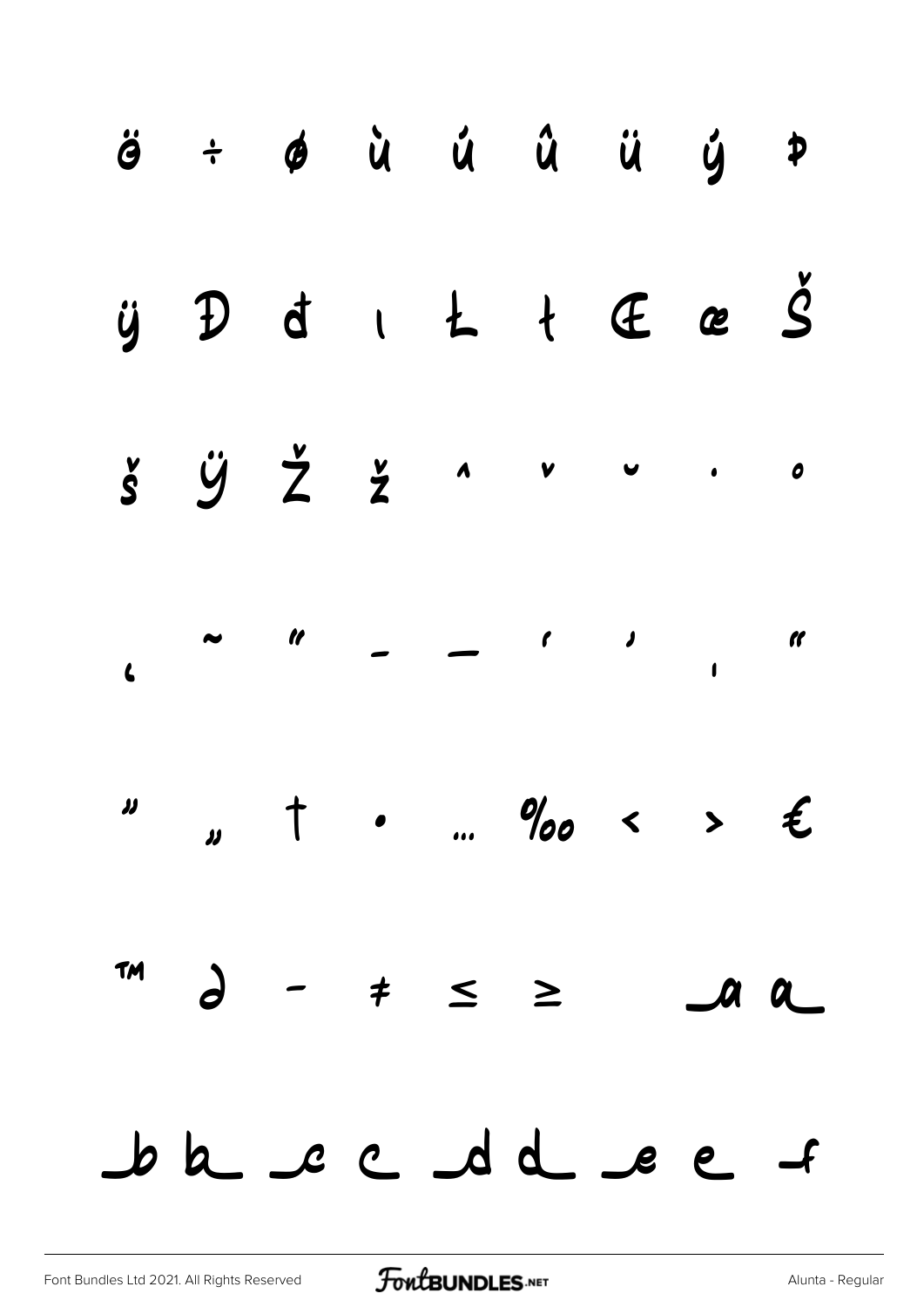

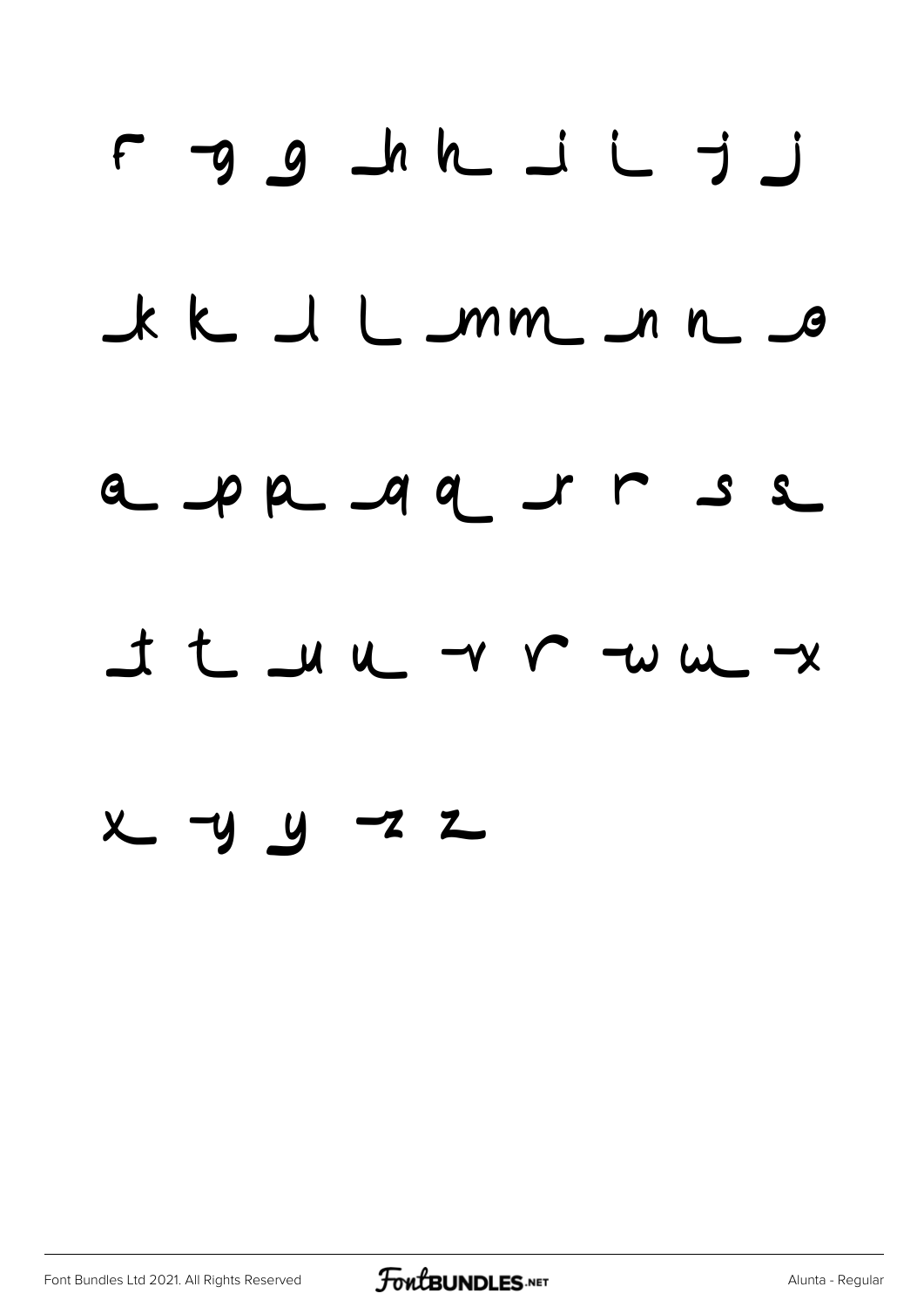#### Alunta Extrude - Regular

**Uppercase Characters** 

## ABCDEFGHLJKLMNOPQRS TUVWXYZ

Lowercase Characters

# abedefghijklmnopgrefuv  $\mathfrak{W} \mathfrak{Y} \mathfrak{Y} \mathfrak{Z}$

**Numbers** 

0123456739

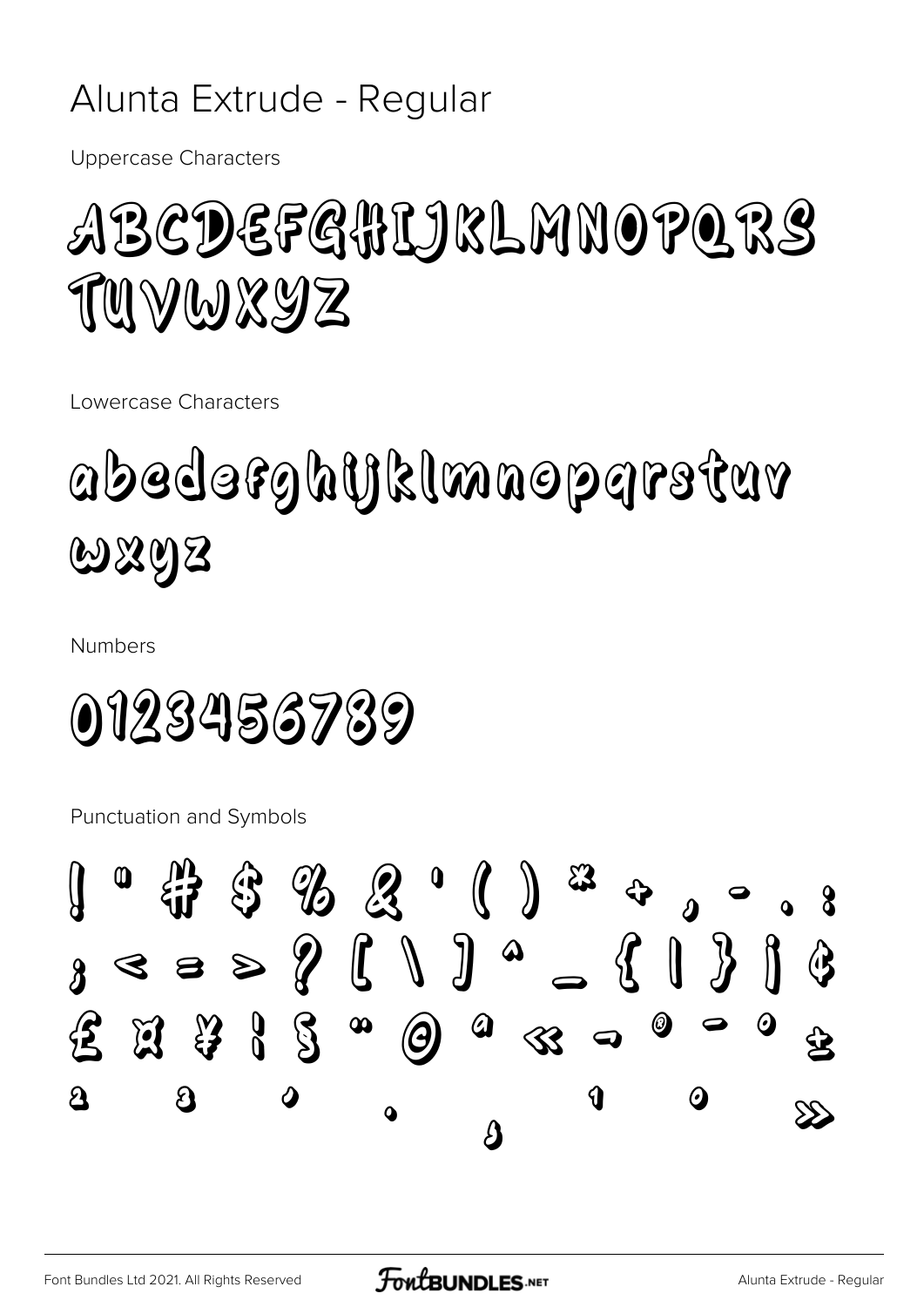All Other Glyphs

|        |            |         |  | A A A A A A A E G E                                                                                                                |                |                |
|--------|------------|---------|--|------------------------------------------------------------------------------------------------------------------------------------|----------------|----------------|
|        |            | 2633322 |  |                                                                                                                                    | $\mathbf{D}$ N |                |
|        |            |         |  | $\phi$ $\phi$ $\phi$ $\ddot{\phi}$ $\ddot{\phi}$ $\ddot{\phi}$ $\ddot{\phi}$ $\ddot{\phi}$                                         |                |                |
|        |            |         |  |                                                                                                                                    |                |                |
|        |            |         |  | 4 4 6 9 4 4 9 8 1                                                                                                                  |                |                |
| $\int$ | $\partial$ |         |  | $\begin{array}{ccccccccccccc} \mathfrak{F} & \mathfrak{F} & \mathfrak{F} & \mathfrak{F} & \mathfrak{F} & \mathfrak{F} \end{array}$ | $\bigodot$     | $\mathfrak{F}$ |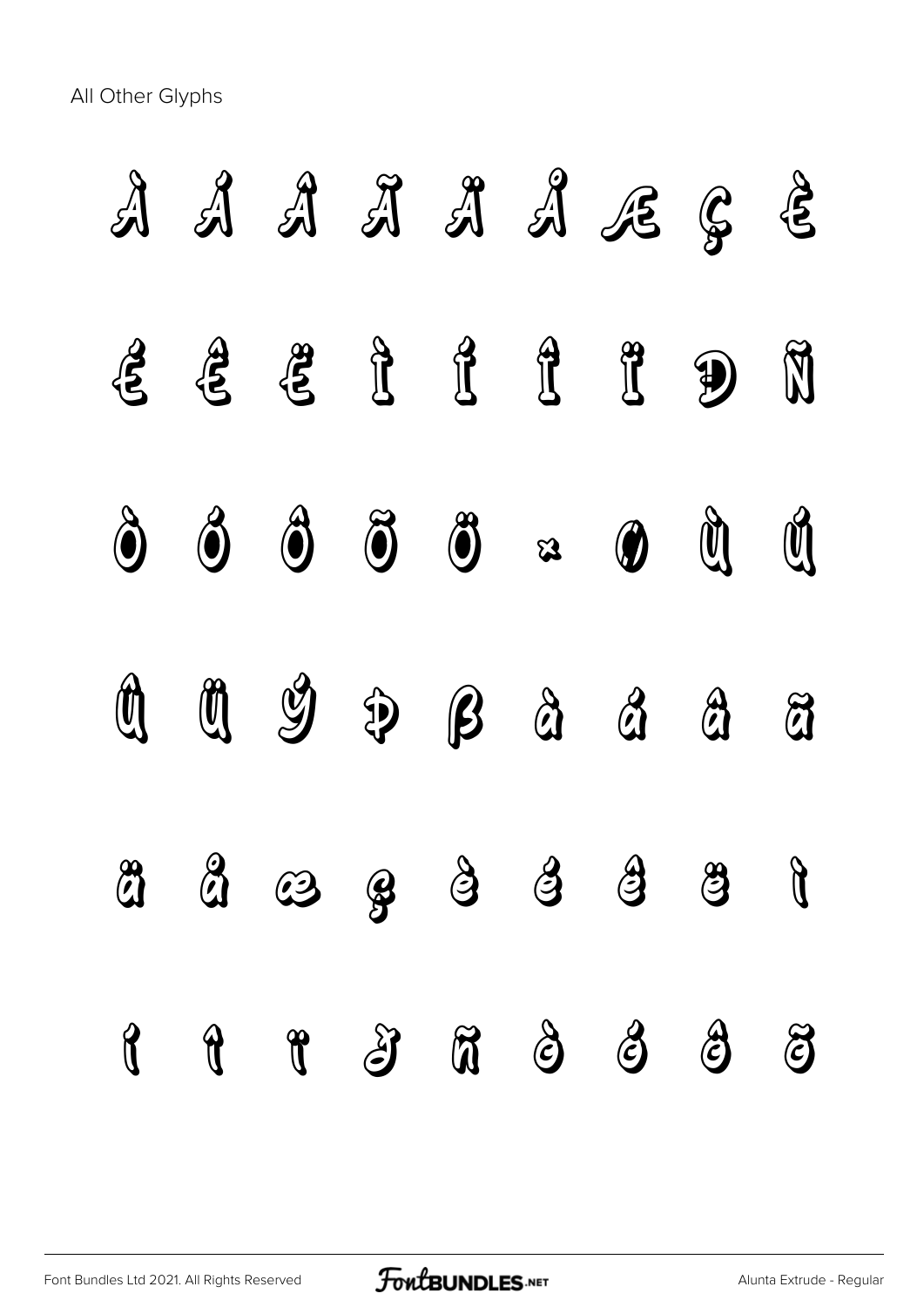